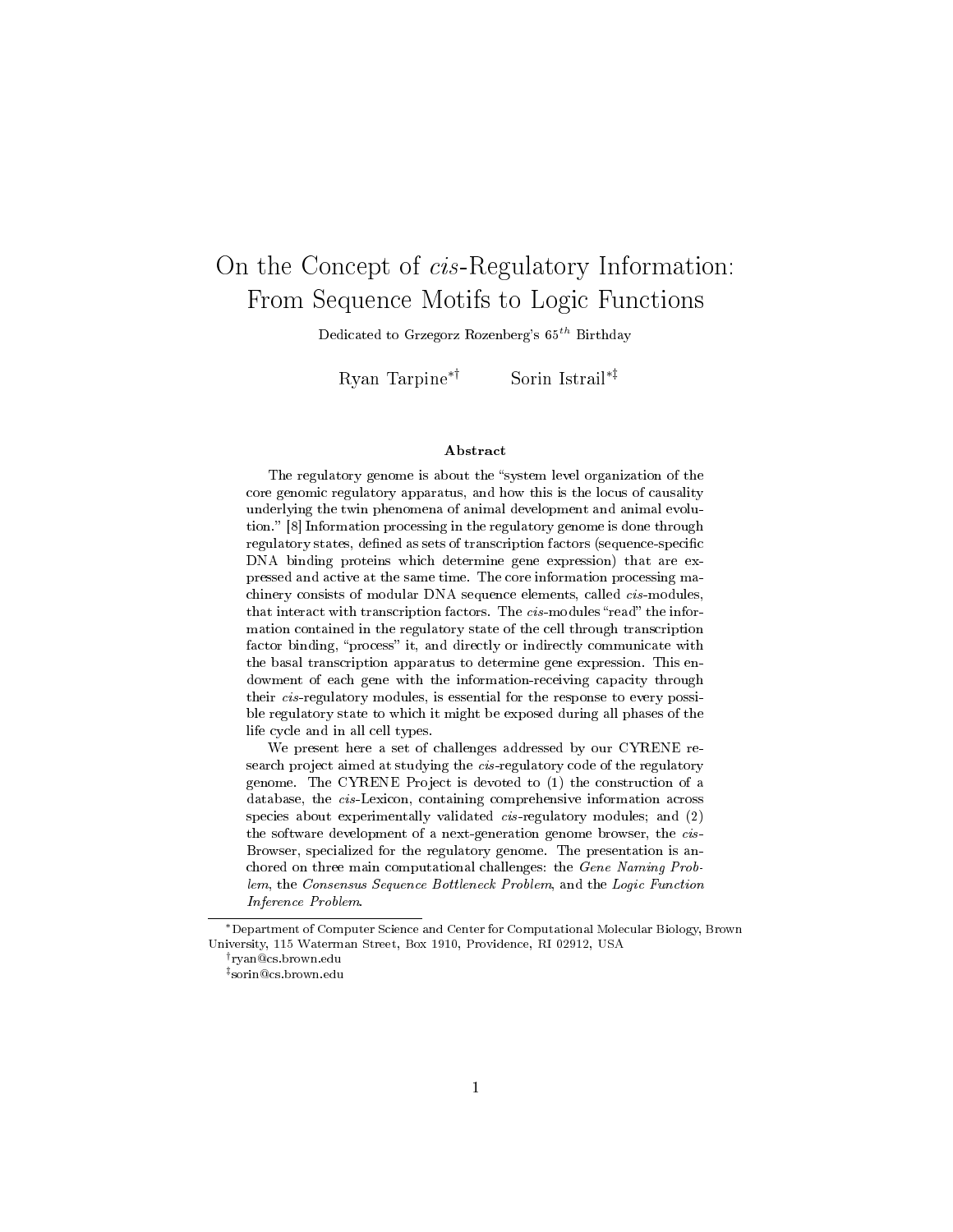## 1 Introduction

Gene expression is regulated largely by the binding of transcription factors to genomic sequence. Once bound, these factors interact with the transcription apparatus to activate or repress the gene. Unlike a restriction enzyme, which recognizes a single sequence or clearly defined set of sequences, a transcription factor binds to a family of similar sequences with varying strengths and effects. While the similarity between sequences bound by a single factor is usually obvious at a glance, there is as yet no reliable sequence-only method for determining functional binding sites. Even the seemingly conservative method of looking for exact sequence matches to known binding sites yields mostly false positives since binding sites are small, usually less than 15 bases long, by chance alone millions of sequence matches are scattered throughout any genome. Very few of these have any influence on gene regulation. The activity of a putative binding site depends on more than the site sequence, and it is hoped that the site context (i.e., the surrounding sequence) contains the necessary information. To predict new binding sites, we must understand the biology of gene regulation and incorporate the missing sources of regulatory information into our model.

To this end, we have created a database for storing the location and function of all experimentally found and validated binding sites, the cis-Lexicon. The cis-Browser, a powerful visual environment for integrating many types of known genomic information and experimental data, together with the cis-Lexicon make up the core components of the CYRENE Project: a software suite, associated tools, and set of resources for regulatory genomics. Only by mining a large, high-quality collection of functional binding sites can we uncover the missing clues into what makes sites functional.

We have come across many fundamental issues as the CYRENE Project has developed. We crystalized three of these under the names the Gene Naming Problem, the Consensus Sequence Bottleneck Problem, and the Logic Function Inference Problem.

## 2 A Case Study

A gene with one of the best-understood cis-regulatory regions is endo16 of the sea urchin Strongylocentrotus purpuratus [6]. A 2.3 kb sequence directly upstream of the transcription start site has been shown to contain binding sites for many transcription factors, clustered into six cis-regulatory modules[26], as seen in figure 1. Each module has its own independent function: Modules A and B drive expression in different periods of development, Modules DC, E, and F cause repression in certain regions of the embryo, and Module G is a general expression booster at all times. Each module has a similar organization: one or two binding sites for unique factors which don't bind anywhere else in the regulatory region, surrounded by several sites for factors which are found in other modules as well.

Module A has been described as a "hardwired logic processor", whose output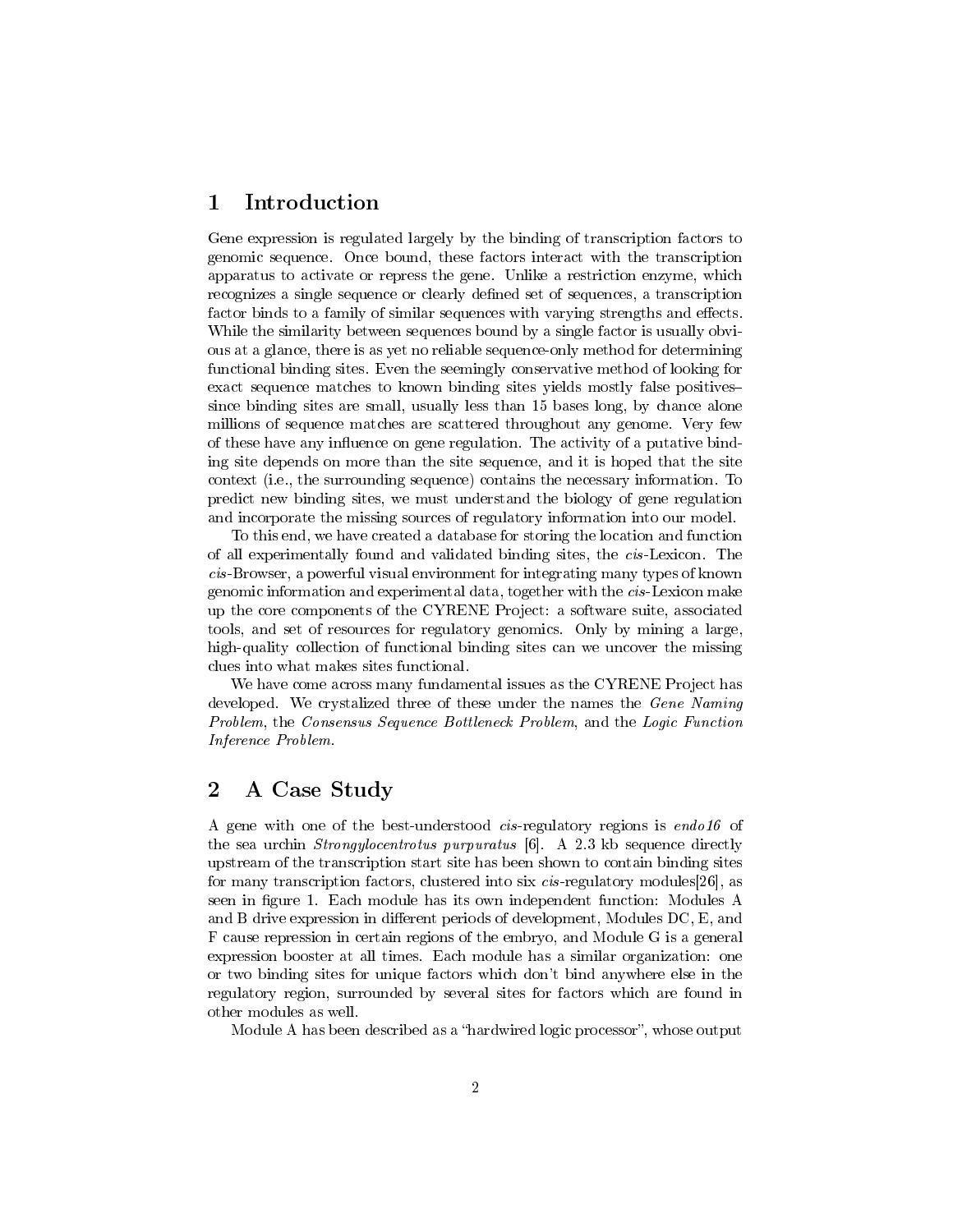

Figure 1: The structure of  $endo16$ 's regulatory region (from [25]) **CYCB1 P CG CB2**



Figure 2: Quintessential diagram (from Figure 2: Quintessential diagram (from [25]) sets of end-labeled probes (high specificity here denotes interactions for which kr !5-10!103, where kr=ks/kn, if ks is the equilibrium constant

in terms of gene expression depends entirely on the binding of its inputs. The factor which binds uniquely to Module A, Otx, is the "driver" of the module, meaning that the change in the output of the module over time is a result of the change in the concentration of Otx [24]. The other factors which bind to Module A, while absolutely necessary for correct behavior, are ubiquitous and typically do not play a role in its output changing. The precise structure of a regulatory region is visualized in a "quintessential diagram", as seen in figure 2. We call such an image the quintessential diagram because it displays at a glance the most fundamental knowledge we have of the organization of a gene's regulatory region. When searching for papers with information relevant to our database, we found that no useful paper lacks this diagram.

The sites within Module A carry out a complex logic program. Sites  $CG<sub>1</sub>$ and  $P$  (highlighted green in figure 3) communicate the effects of Module B to the transcription apparatus-if either of them is disabled (by mutating the sequence), the gene expression is as if Module B were not present at all. Site Z (highlighted red) communicates the effects of Modules DC, E, and F. Sites  $CG_1$ ,  $CG_2$ , and  $CG<sub>3</sub>$  (highlighted blue) together boost the final output of the module. If even one of them is disabled, then the boost is completely removed.

Module B was shown to have a similar complexity [25]. In fact, all cisregulatory modules execute information processing of their inputs, and the sum total of the computations performed by the regulatory regions of individual genes, when considered within the complex network established by the dependencies among genes, forms a "genomic computer" [13].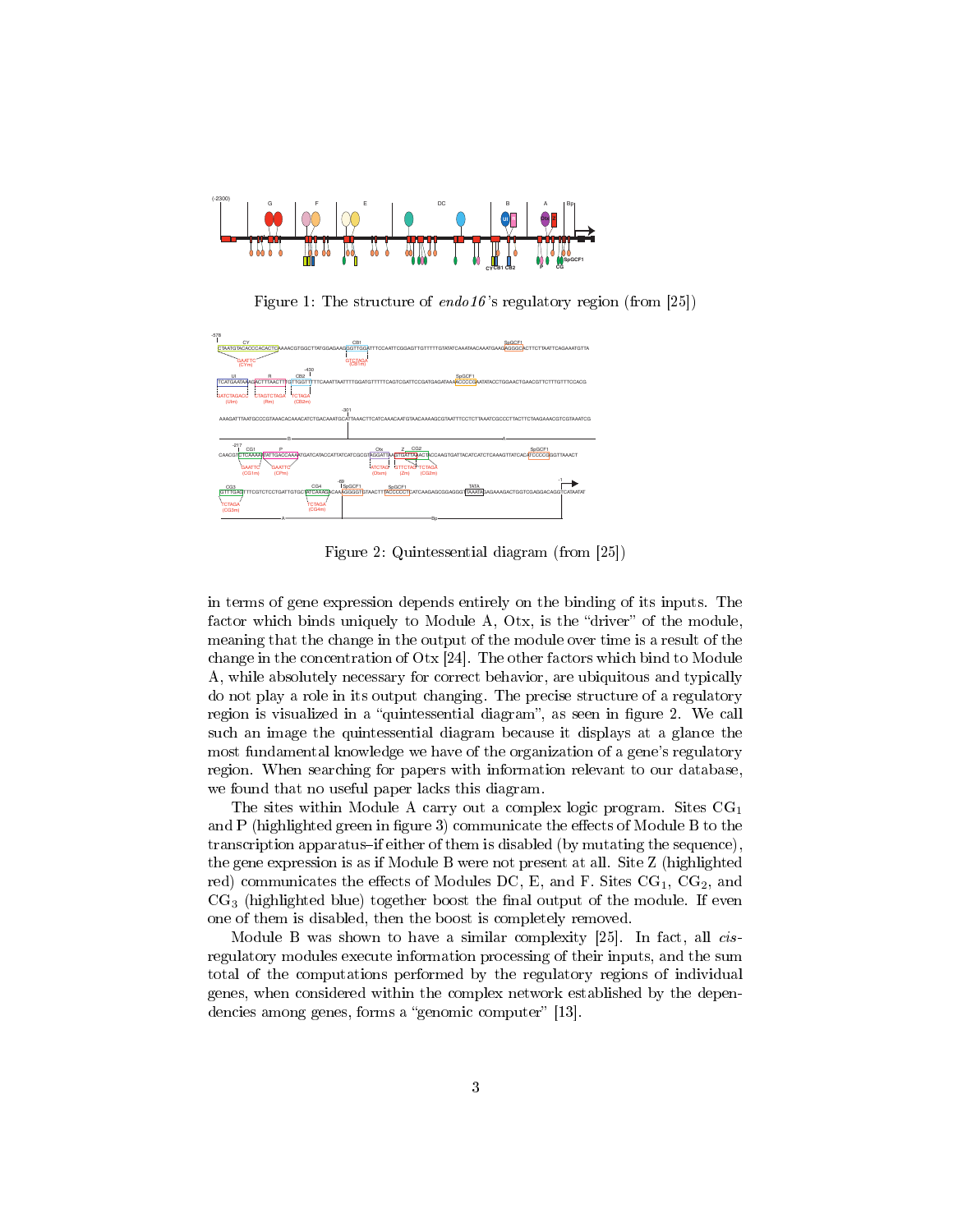

Figure 3: Computational logic model for Modules A and B of endo16 (from [25])

## 3 The Gene Naming Problem

"It all comes, I believe, from trying to define the indefinable." - Charles Darwin [29]

"Scientists would rather share a toothbrush than use the same name for the same gene." John in red. Internet shown in red. Internet circles. In red. Internet circles. Each representations a specifications a specificated by number of the propriety and specificated by numbered circles. Each representations a s  $-$  Anonymous

As one tries to compile information from the literature into a database for automatic analysis, one of the issues that immediately crops up is that of naming. If information was inserted verbatim, then in order to find something one would need to use the exact terminology of the author. It would also be impossible to bring related information together automatically, unless large "translation" tables were compiled manually, which would suffer from problems with both completeness and precision. Completeness, because the addition of a new term in the database would require a new entry in the translation table, which could easily be left out by accident. Precision, since many terms are ambiguous when taken out of context even if they were completely obvious in the original setting. Errors in completeness lead to missed relationships, while error in precision lead to spurious ones. Therefore, it is clear that a standard set of terms must be developed that all of the descriptions given in the literature can be translated to at the time the information is added to the database. This does lead to some loss of information, as the translation will always be imperfect, but the set of terms can always be expanded if systematic problems are noticed. A prime example of such a controlled vocabulary is the Gene Ontology, which describes gene and gene product attributes[2]. In the course of developing the cis-Lexicon, we composed standard terms for describing regulatory function, such as activation, repression, and cis-regulatory module linkage, called the Cis-Regulatory Ontology. We are in the process of dening a similar vocabulary for describing the functional interactions among transcription factor binding sites.

In all of the above cases, the translation of terms to a standard vocabulary is relatively straightforward, because the properties described are clearly distinct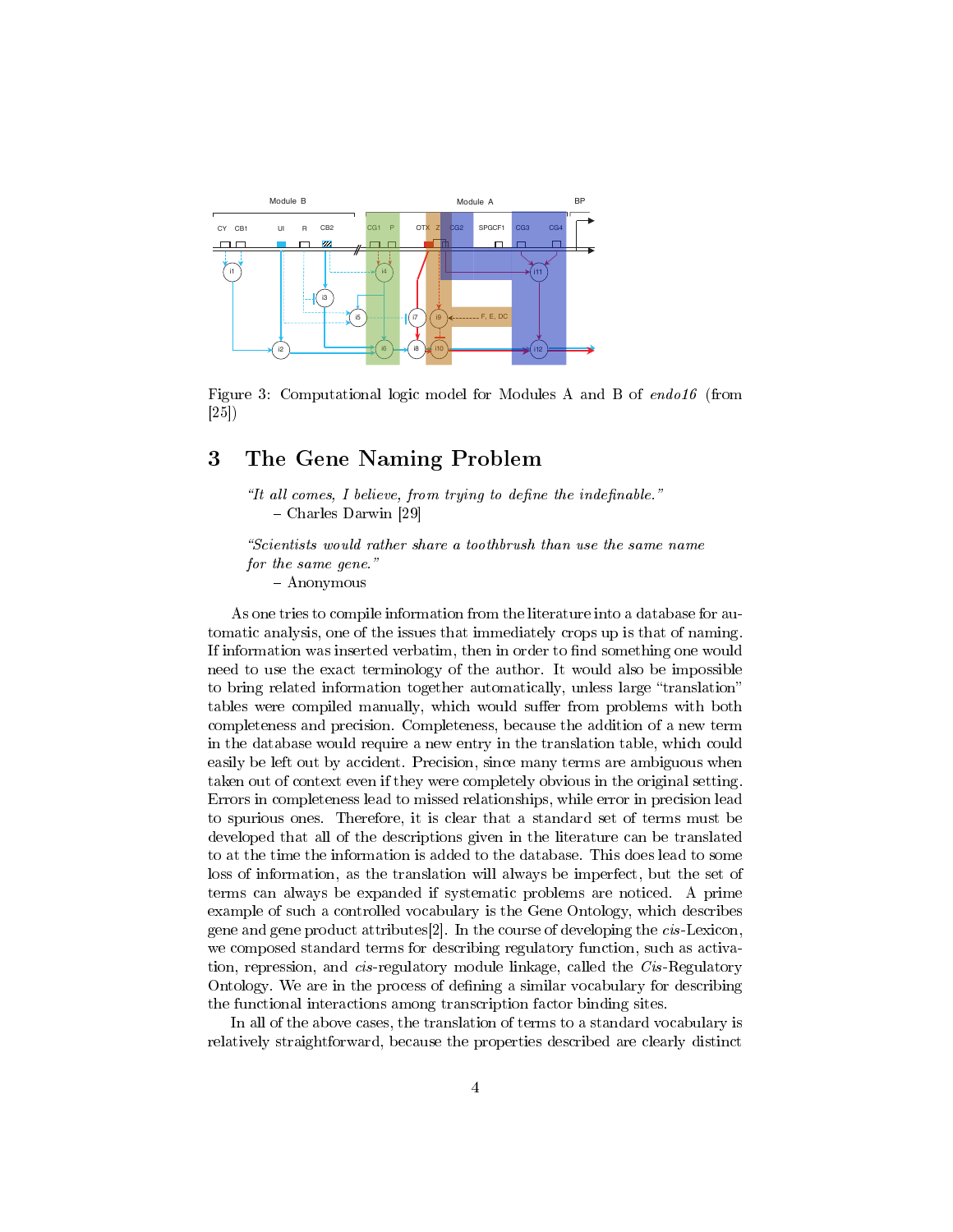| NCBIGENE42313      |               |             | NCBIGENE36039 |  |
|--------------------|---------------|-------------|---------------|--|
| rnnerty            |               |             |               |  |
| <b>Description</b> | Delta         | Description | even skipped  |  |
| Alias Name         | DI            | Alias Name  | eve           |  |
| <b>Number Syns</b> | 20            | Number Syns | 17            |  |
| Synonym            | I(3)92Ab      | Synonym     | I(2)46CFi     |  |
| Synonym            | $(3)$ $ 8C3$  | Synonym     | I(2)46CFq     |  |
| Synonym            | 1119/09       | Synonym     | CG2328        |  |
| Synonym            | delta         | Synonym     | I(2)46Ce      |  |
| Synonym            | D             | Synonym     | I(2)46CFp     |  |
| Synonym            | anon-WO011854 | Synonym     | VI            |  |
| Synonym            | C1            | Synonym     | unnamed       |  |
| Synonym            | dmDelta       | Synonym     | E(eve)        |  |
| Synonym            | 0495/20       | Synonym     | 14.10         |  |
| Synonym            | delta D1      | Synonym     | ٧             |  |
| Synonym            | 0926/11       | Synonym     | 10.5          |  |
| Synonym            | 1440/11       | Synonym     | I(2)46CFh     |  |
| Synonym            | 1304/03       | Synonym     | F             |  |
| Synonym            | 1423/11       | Synonym     | 10.9          |  |
| Synonym            | 1053/14       | Synonym     | 20.35         |  |
| Synonym            | 1485/04       | Synonym     | eve2          |  |
| Synonym            | CG3619        | Synonym     | I(2)46Cq      |  |
| Synonym            | CT12133       |             |               |  |
| Synonym            | E( s)2        |             |               |  |
| Synonym            | 1(3)05151     |             |               |  |

Figure 4: Synonyms for dl and eve

and understood, regardless of the terminology-if one paper says a transcription factor "increases expression" and another says a factor "boosts expression", it is very clear that both phrases refer to our canonical term "activation". A much more difficult problem is the wide variety of names given to a single gene in the literature. A peek into GenBank for a well studied gene often yields more than 15 aliases-see figure 4 to see the synonyms for dl and eve of  $D$ . melanogaster displayed in the cis-Browser. To attempt to use tables of gene synonyms to determine which gene is really "meant" by a name can only lead to the troubles outlined in our discussion of translation tables earlier.

The Gene Naming Problem arises from the many techniques biologists use to study genes: examining a gene from the phenotype of a mutation, linkage map, or similarity to other known genes all yield different views and consequently different names. Given the genomic sequence, the obvious unifier would be the gene's locus, but this is not always known. In addition, even the denition of a gene and its locus is in  $flux[11]$ .

When a gene is named according to its similarity with other known genes, different conventions lead to similar but separate names, such as  $oct-3$  versus  $oct3$ , which can both be found in the literature. One method which is less widespread is to prefix a homolog with an indicator of the new species, such as spgcm being a homolog of gcm in D. melanogaster. This method can be impaired by the difficulty in determining what qualifies as a new species  $-$  at least 26 definitions have been published [29].

Occasionally, different transcription factors can bind to the exact same sequence. This is especially likely for factors in the same family which share an evolutionary history-the DNA binding motif may not have diverged much between them. In this case, when a sequence is found to be a functional site, for example by a gel shift assay or perturbation analysis, it is not clear what factor is actually binding there. It's also possible for two putative binding sites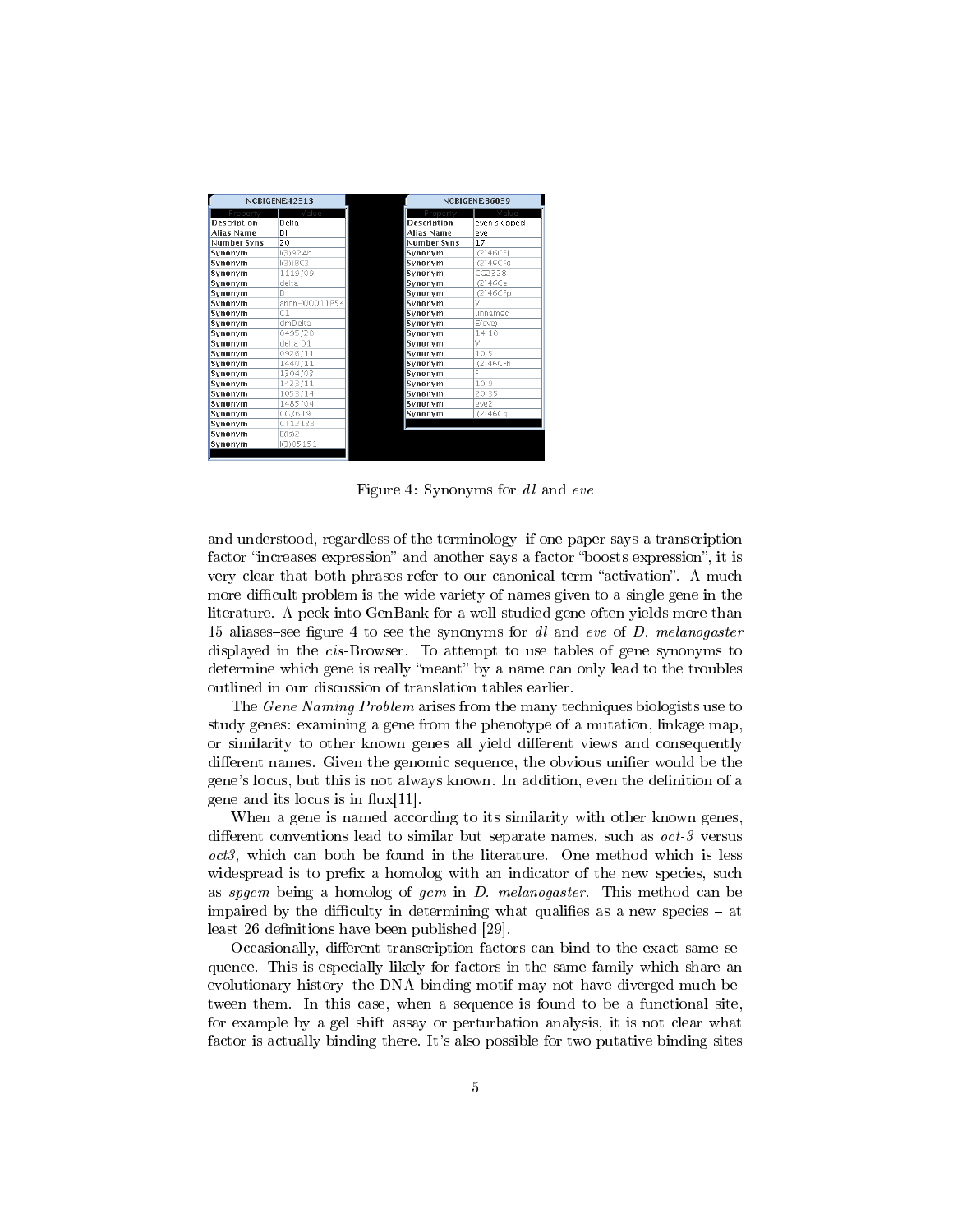to overlap, where it is not clear whether only one or both play a role in gene regulation. This can play havoc in determining the function of individual sites.

When biologists attempt to determine which factor is binding to a site by finding the molecular weights of proteins isolated by gel shifts or other similar techniques, often several weights are found. This can be caused by measuring different subunits of a single protein, alternative splicings of a single gene, different translation products from a single mRNA molecule, or even completely distinct factors. For example, when the structure of  $endo16$  was first mapped, 8 of the 14 inputs tentatively identified were found with more than one molecular weight[26]. Only by cloning the cDNAs encoding the factors can it be determined whether the multiple weights are from the same gene or not. The molecular weight can be thought of as a type of hash code for a protein: its value depends on the protein's sequence, but contains less information. If two proteins have a slightly different weight, they can still be from totally unrelated genes and their sequences can be very different. Analogously, even protein products from the same gene can have very different weights, if they differ in terms of splicing (entire exons added or subtracted which might not affect the final function a great deal). Biologists depend, however, on the assumption that proteins from different genes will have different weights. This may be true with very high probability, but it cannot be universally true, especially since our methods of measurement are always imperfect. This is similar to how unique identifiers are created and used in computer science: IDs are given by random number generators from a large enough range (e.g., 64-bit numbers) that the probability of a clash is almost zero.

### 4 The Consensus Sequence Bottleneck Problem

 $E[$ Ssentially all predicted transcription-factor  $(TF)$  binding sites that are generated with models for the binding of individual TFs will have no functional role."

Wasserman and Sandelin[23]

Given the wide variety of sequences that a transcription factor binds to, there is no straightforward yet accurate model. The earliest model, consensus sequence, while still preferred by most biologists, suffers from being forced to choose either selectivity (matching only known site sequences) or sensitivity (matching all known site sequences)[21]. As almost any pair of binding sites for a single factor differ in at least one base (see [19] for a study where out of seven binding sites for the same factor, only two sites have identical sequence and only three match the known consensus in all positions), the consensus sequence model allows for differences in two ways:  $(1)$  permitting a range of bases in certain positions through symbols such as Y (allowing C, T, or U); and  $(2)$ permitting a set number of global mismatches, such as allowing one or two bases which do not match the consensus at all. Both methods greatly increase the number of hits to random sequence: replacing an A with a R or V increases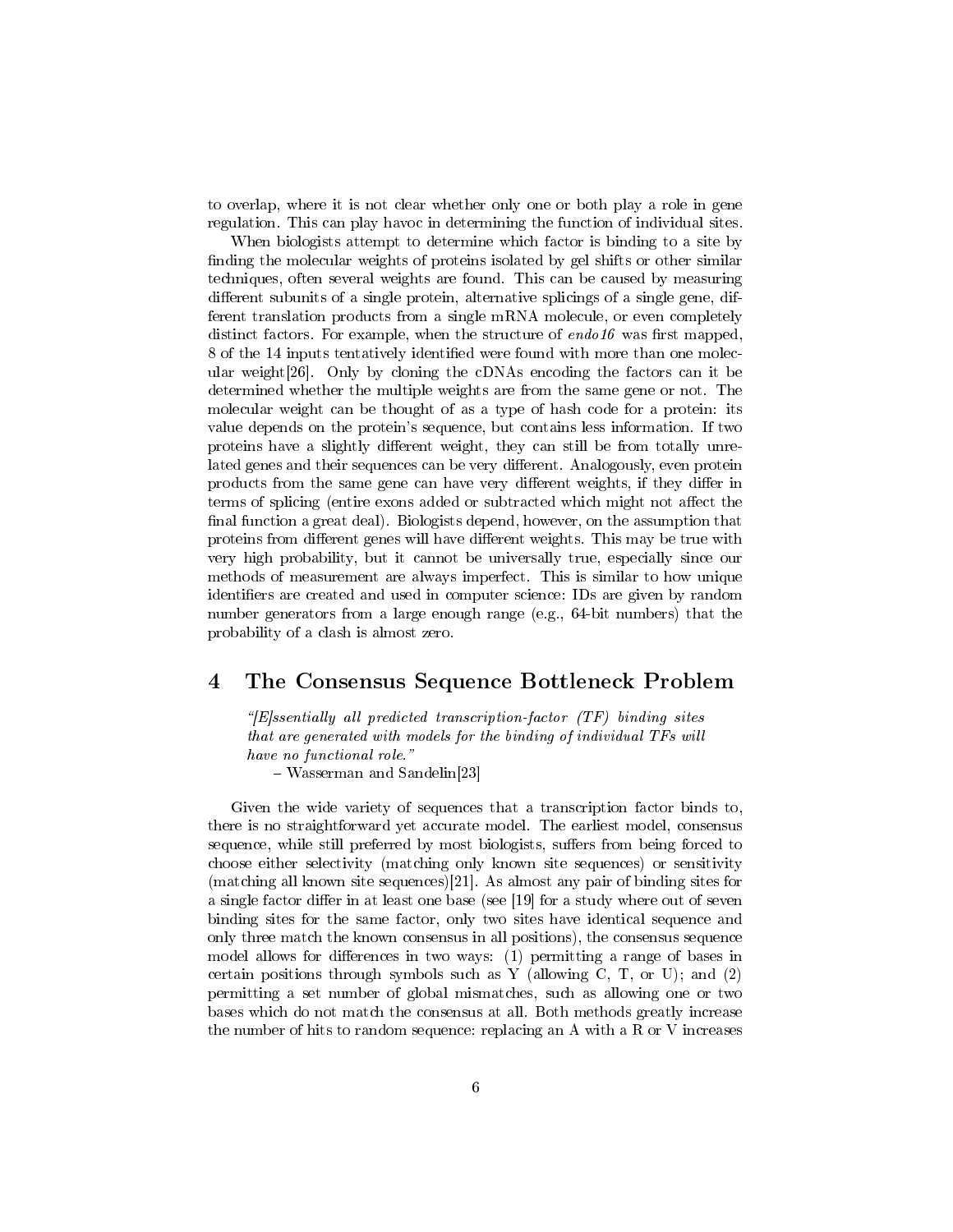

Figure 5: Matches for known binding site sequence in endo16

the probability of a match by chance by a factor of 2 or 3, respectively. Allowing for 1 or 2 mismatches anywhere in a consensus sequence increases it by a factor of up to 4 or 16.

Imagining the set of all DNA sequences of a single length to be a coordinate space, these two methods of allowing for differences act to create a bubble whose contents are the sequences matched by the model. The more differences allowed, the larger the bubble. The assumption is that since the set of sequences bound by a transcription factor are evidently similar in some unclear way, they should be clustered in this coordinate space and we should be able to find a "bubble" which contains this cluster tightly-it should contain all the sequences in the set, and none outside it. In practice, however, this is not the case. Stormo showed that given just  $6$  sites in  $E.$  coli, in order to match all of them the "consensus" sequence must be so vague that a match is found by chance every 30 bp[21]. It's clear that at such levels of generality, the sets accepted by consensus sequence models begin to overlap as well-the distinction between binding sites for individual factors effectively disappears.

To demonstrate the futility of searching for individual sites using known binding site sequences, we examined the gene endo16 from S. purpuratus. Two cis-regulatory modules of this gene have been studied, yielding 13 unique transcription factor inputs binding to 17 sites[24, 25]. We searched for additional sequences which look like binding sites for these same 13 factors within the two modules by searching for sequences like those we have recorded, except allowing for one single mismatch. For one of the inputs,  $otx$ , we knew of 4 other sites in other genes (blimp1/krox [16] and otx itself [28]), and we included those in our search, yielding 3 unique site sequences total for otx. For another input,  $bin1/2/4$ , we knew of one other site in  $blimp1/kroz[16]$ , so we included its sequence as well. The result of our search as visualized in the cis-Browser can be seen in figure 5. Exact matches are highlighted in red, and matches with one mismatch are drawn in gray.

The second major model of transcription factor binding sites is the position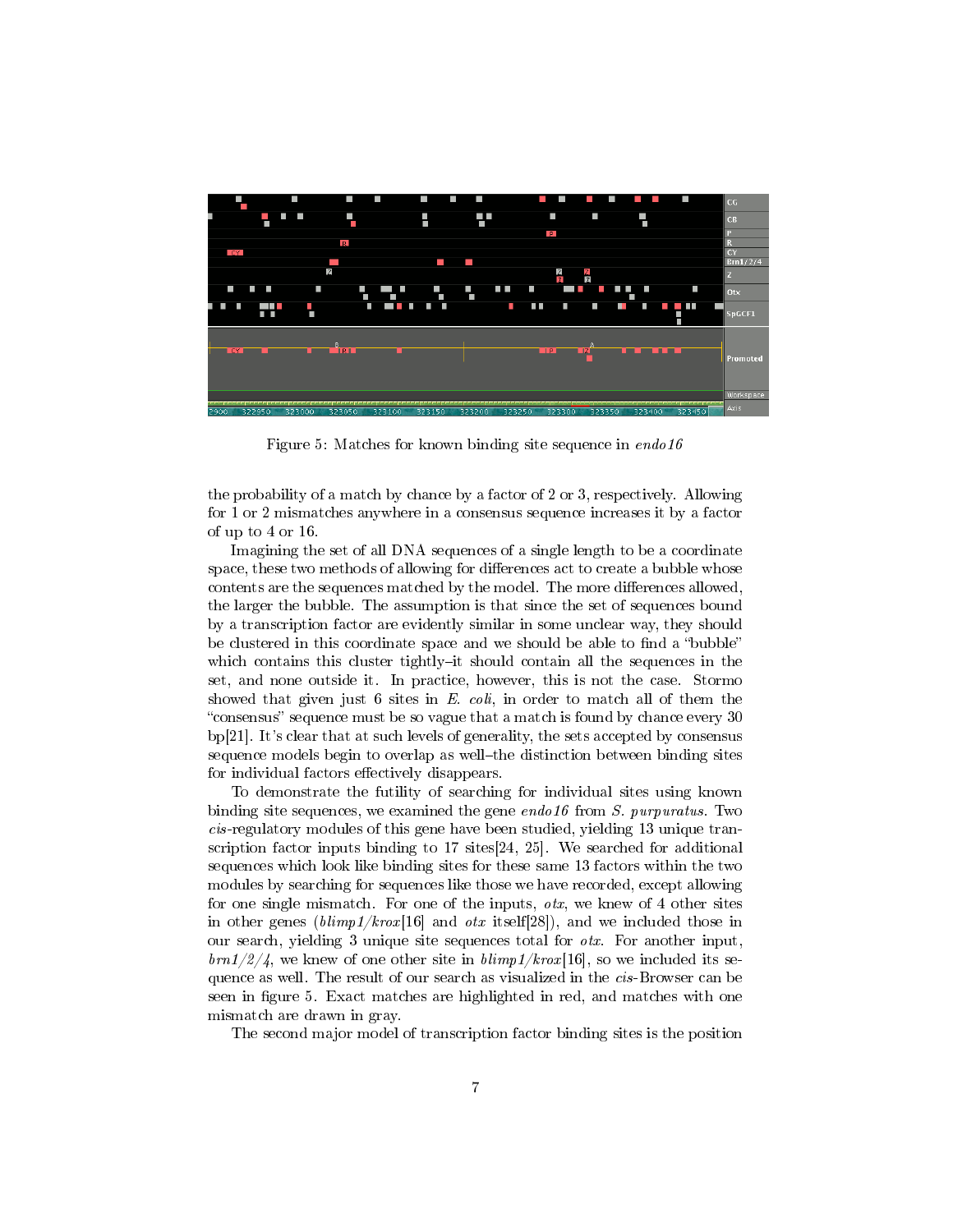weight matrix (PWM). By incorporating not only the bases known to appear at each position but also their probabilities of occurrence, a much more precise model is made. While the independence/additivity assumptions are imperfect, they are a good approximation of reality, especially for the simplicity of the model-while there are a few notable exceptions, most factors are described relatively well by a PWM [3]. The logarithm of the observed base frequencies has been shown to be proportional to the binding energy contribution of the bases [4], so there is clear biological signicance to using these values as the weights of the matrix. But a matrix of coefficients is not sufficient to predict binding sitesthere is still the question of the best cutoff score. Unlike a consensus sequence, a PWM assigns a *score* to every sequence, and a cutoff must be chosen as the minimum score to expect a sequence to be a functional binding site. Even with a cutoff chosen to best match the experimentally known sites, it is unclear how "good" a site is if it is barely over the limit, or how nonfunctional a sequence is if it is just under the cutoff. As true binding sites are not merely "on" or "off" but have an effect whose degree may depend on the strength of the bind, the concept of a cutoff may be incorrect.

#### 4.1 Motif finding

None of the existing methods of representing a binding site can predict which sites are functional. Unlike restriction enzymes which have an effect by themselves, transcription factors only work by affecting the transcription machinery. Some factors do this directly, while others only communicate via intermediaries. Even a short sequence will contain what looks like many sites for many different transcription factors, and it is difficult to determine which actually determine gene expression.

One method to bypass this problem is to look at a set of genes that appear to be coregulated-i.e., they are expressed at the same time in the same location. It is very likely that the same transcription factor regulates these genes, either directly or indirectly. Therefore many of the promoter regions of these genes should contain a binding site for that factor. By simply searching for a short sequence which is found to be overrepresented (i.e., more common than expected by chance), in principle we should be able to find such a binding site.

Unfortunately, the binding sites will probably not be identical. Some type of tolerance for mismatches must be added to the search algorithm, which complicates things considerably (otherwise a simple count of the number of occurrences of, e.g., every 8-mer would suffice). Some algorithms model the motif they are looking for combinatorially as a consensus string with a maximum number of mismatches [18], while others use a probabilistic or information-theoretic framework [14].

Without being able to discern de novo the regulatory regions of genes, we know that they should be conserved between closely-related species. Like the protein-coding sequence, regulatory sequence has a functional purpose and most mutations to it will cause harm to an organism. Therefore few offspring who have any changes to the regulatory sequence will survive, in contrast to those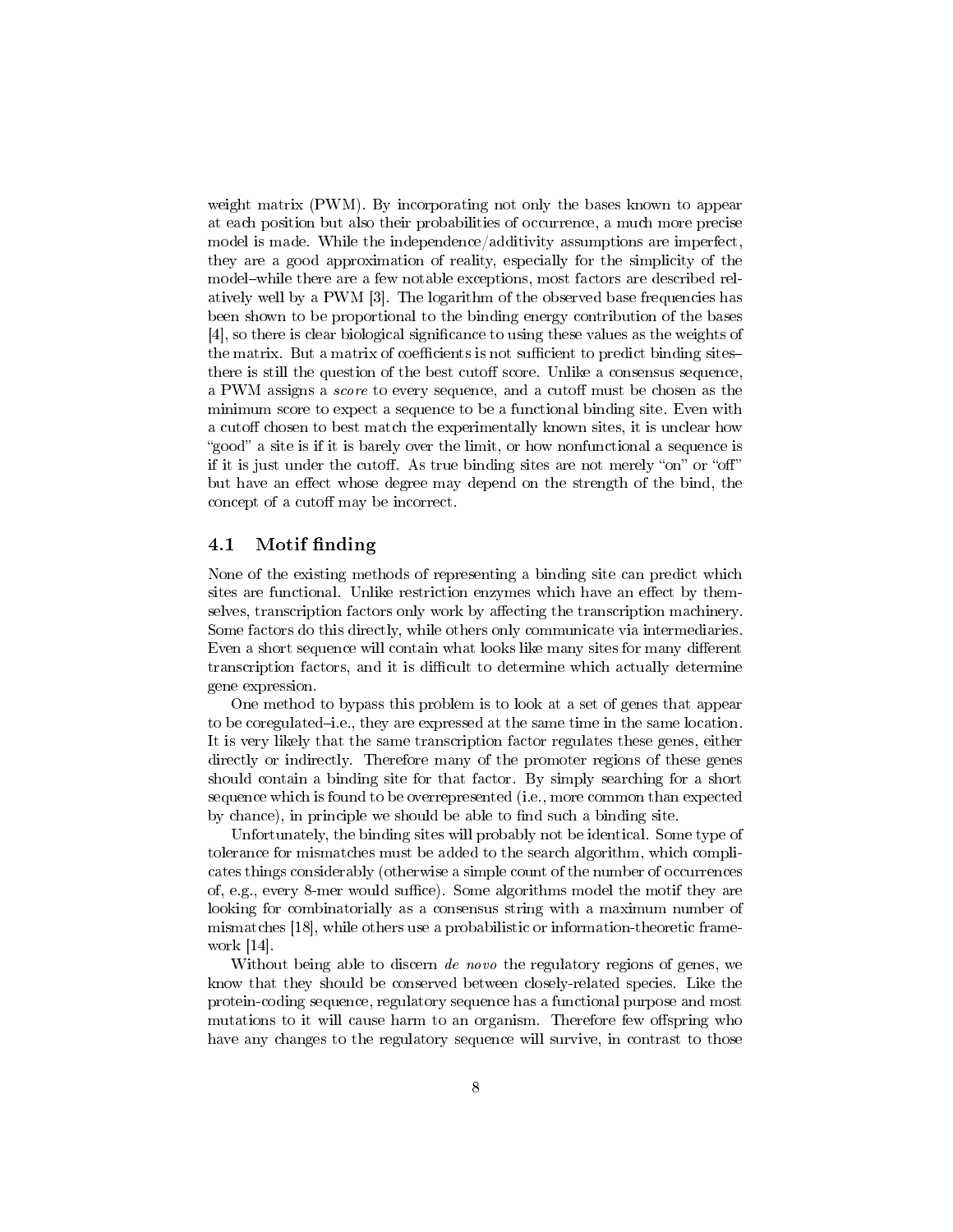who have changes to sequence outside the regulatory and coding regions, which should have no difficulty. Over generations, while a few minor changes occur within functional regions, large changes will accumulate in the rest. By examining the sequence of species at the right evolutionary distance, we should see clear conservation only where the sequence has a specific function. We can exclude the protein-coding sequence from our analysis, either by using predicted gene models (e.g., [10]) or by transcriptome analysis (e.g., [20]), and only look the conserved patches of unknown function, which are likely to contain regulatory sequence (see, for example, [27, 17, 19, 1]). For the highest accuracy, several species can be compared simultaneously [5].

#### 4.2 Evaluations of Motif-Finding

Existing motif algorithms perform reasonably well for yeast, but not for more complex organisms [7]. Several evaluations of the many proposed methods have been attempted, but the use of real genomic promotor sequences is hampered by the simple fact that "no one knows the complete 'correct' answer"  $[22, 15]$ . For an overview of the algorithms and the models they are based on, see [7].

## 5 The Logic Function Inference Problem

Development of Western Science is based on two great achievements the invention of the formal logical system (in Euclidean geometry) by the Greek philosophers, and the discovery of the possibility to find out causal relationships by systematic experiment (during the Renaissance).

Albert Einstein

The observed expression of a gene in space and time is not determined by a single transcription factor binding site, but by a collection of sites whose effects are combined in nontrivial ways. Istrail & Davidson catalogued the known site interactions into 4 categories: transcriptional activation operators, BTA control operators, combinatorial logic operators, and external control operators[12]. To fully understand the regulation of any gene, we must (1) identify all binding sites, (2) understand the function of each site, and (3) understand the rules for combining their functions to infer the overall cis-regulatory output[8].

As discussed above, step 1 alone is an especially difficult problem, since knowledge of transcription factors is largely biased toward one category: the "drivers". The drivers are those transcription factors whose expression varies in space and time, and thus determine the expression of the genes they regulate. Other factors are more or less ubiquitous-they do not vary, but instead are always present, which makes their presence harder to detect. Only thorough studies such as perturbation analysis can expose them.

Perturbation analysis is currently the only method for the determining the functional interactions among modules and sites. Biologists take the known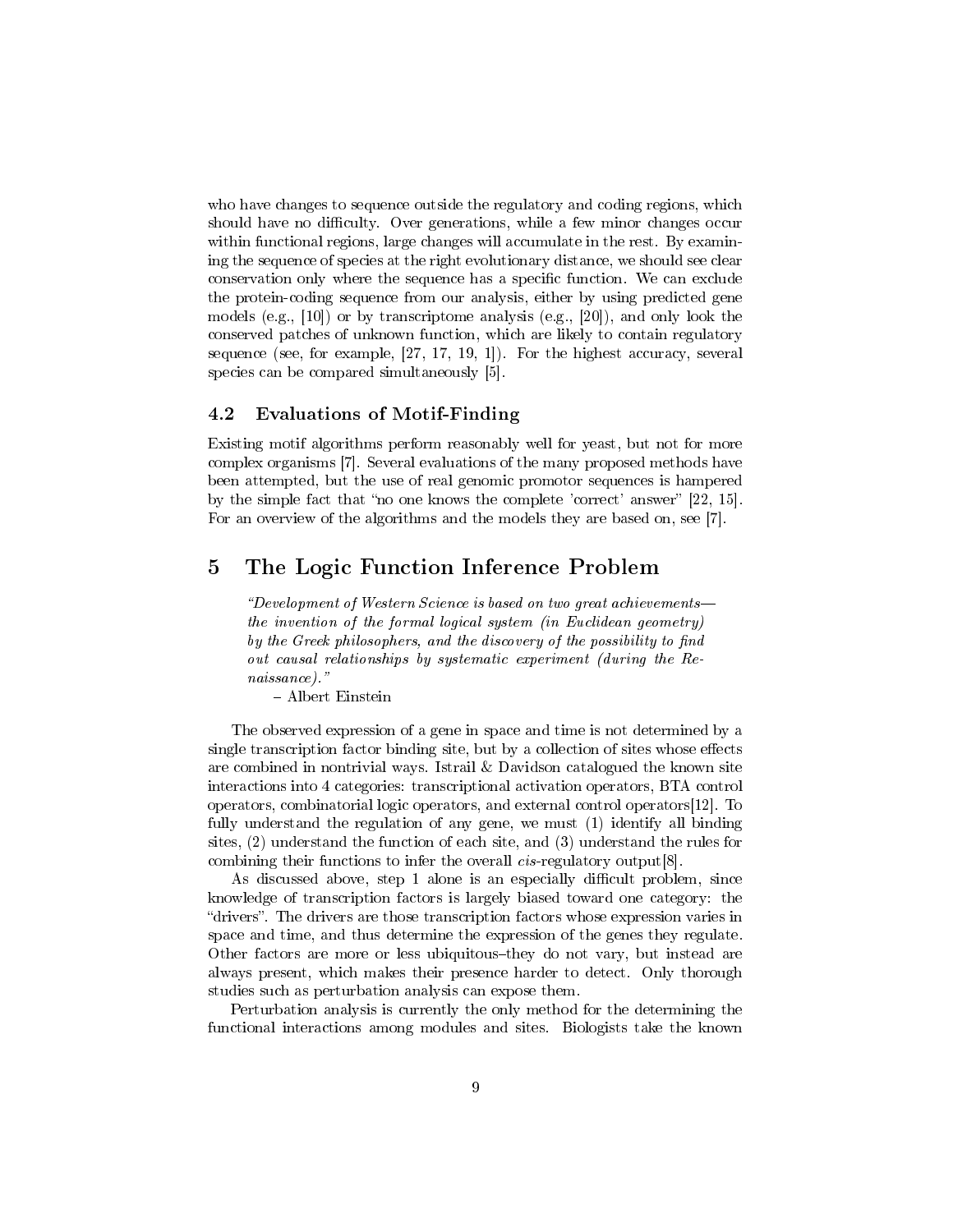regulatory sequence of a gene and modify it to determine the function of each part. When several modules are known to exist, a high level understanding of the function of each module and how they interact together can be found by observing the expression caused by different subsets of the full array of modules. For example, to discover the function of the modules of endo16, Yuh and Davidson tried each of the six modules individually and in many different combinations (A, B, DC, E, F, FA, EA, DCA, FB, EB, DCB, etc)[26].

When putative sites are identified, biologists can tease out the complex hidden logic underlying even the simplest regulatory region by mutating both individual sites and groups of sites, each in independent experiments. This "regulatory archaeology" is performed one experiment ("dig") at a time-after each experiment, possible models are postulated, and the next perturbation is chosen based on the results. When the S. purpuratus gene spgcm was studied by Ransick and Davidson  $(19)$ , they identified three putative binding sites for Su(H) to investigate. They recognized that two of the sites were arranged in a manner similar to a pattern familiar from studies in *Drosophila* and mouse, so they treated the two as a single feature. To determine the precise function of the sites, they observed the expression resulting from mutating all three, only the pair, and only the third single site. Even with only two elements to examine, they found a non-trivial logic behind their function: having either element yielded nearly the full correct activation, while one element in particular (the solo site, not the pair) was clearly necessary for correct repression (mutating the pair resulted in impaired repression but did not remove it entirely).

There are a two obvious strategies for choosing the next construct when in the midst of a series of experiments: pick the perturbation whose results can rule out the greatest number of putative models (i.e., binary search); or pick the perturbation whose expected results would conrm the experimenter's current hunch (i.e., an expert heuristic). The better the algorithm, the fewer the experiments that need to be performed to uncover the regulatory logic-and that means less time and less cost.

The intermediate results of perturbation analysis is visualized as a "quintessential graph: with one row for each reporter construct tested, bars are drawn to show the expression and/or repression of each construct relative to the control, which contains the full regulatory region sequence.

It can be difficult even to test whether a model is correct or not-the measured output, gene expression, is not a simple value. It varies from organism to organism, and it cannot be characterized as a single number, but at best as a distribution with variance. This variance can cause the ranges of expression for perturbation constructs to overlap even when they are significantly different. More experiments would yield tighter distributions, but the cost can sometimes not be afforded. At times, biologists must choose the next construct to test and move on without achieving *statistically* significant results, although the results they achieved might have been significant to them in view of their domain knowledge.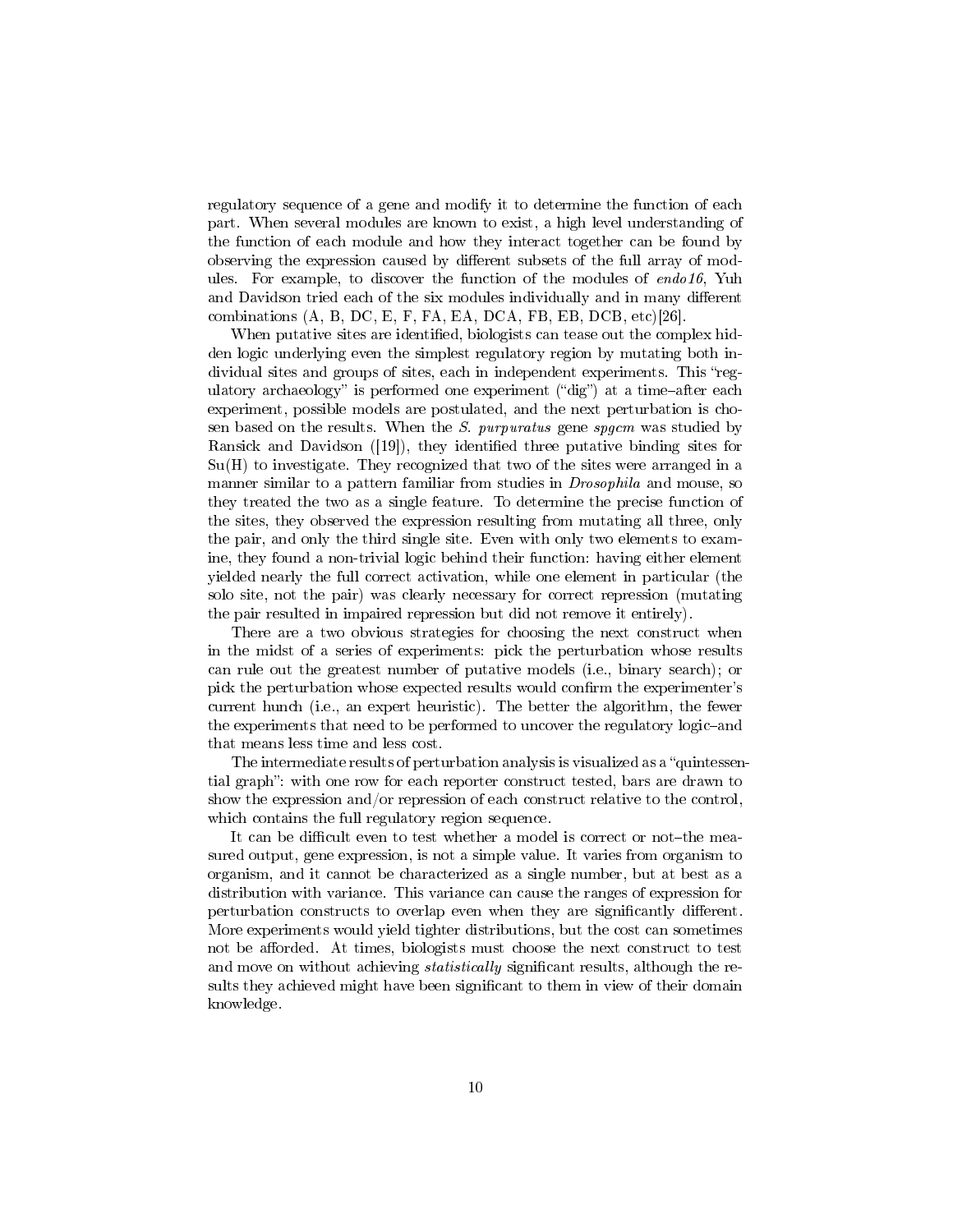

Figure 6: Quintessential graph (from [19])

## 6 Conclusion

The concept of *cis*-regulatory information abstracts the wealth of types of data required for designing algorithms for computationally predicting the most likely organization of a piece of regulatory DNA into cis-regulatory modules. In this paper we presented three problems that highlight the computational difficulties encountered in extracting such information. Two other sources of *cis*-regulatory information of fundamental importance are: (1) gene regulatory networks architecture (e.g., the endomesoderm network [9]) , and (2) genomic data from species at the right evolutionary distance that preserve only the *cis*-regulatory modules (e.g., S. purpuratus and L. variegatus). The challenge of extracting cis-regulatory information is much amplied by the relatively scarce data sets and the depth of the analysis required to unveil such rich information sources.

#### Acknowledgments

We thank Eric Davidson for many inspiring discussions and other contributions to this project. This research was supported by National Science Foundation Award 0645955.

## References

- [1] Gabriele Amore and Eric H Davidson. cis-regulatory control of cyclophilin, a member of the ets-dri skeletogenic gene battery in the sea urchin embryo.  $Develop mental Biology, 293(2): 555–64, May 2006. PMID: 16574094.$
- [2] M. Ashburner, CA Ball, JA Blake, D. Botstein, H. Butler, JM Cherry, AP Davis, K. Dolinski, SS Dwight, JT Eppig, et al. Gene ontology: tool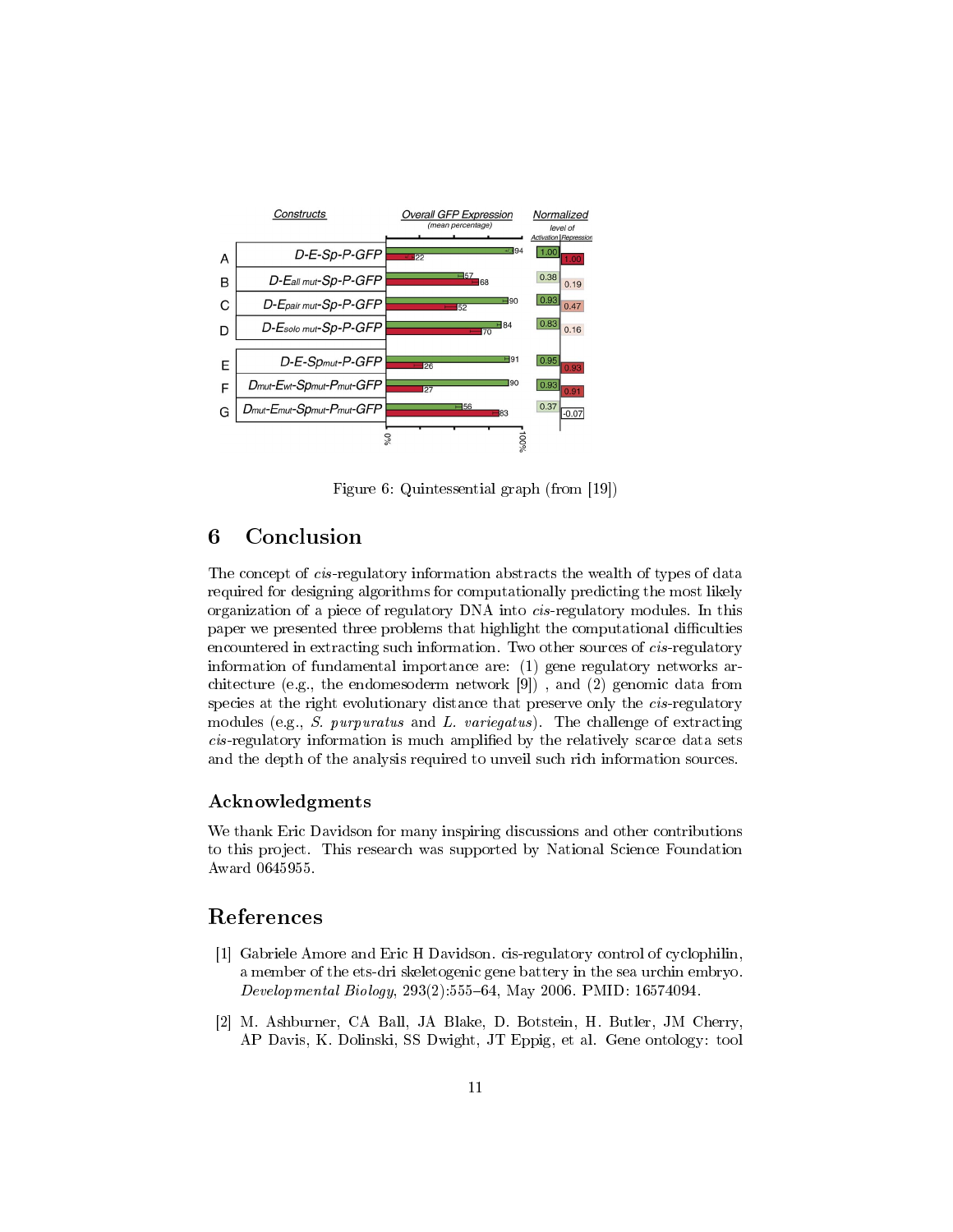for the unification of biology. The Gene Ontology Consortium. Nat Genet,  $25(1)$ :25-9, 2000.

- [3] P.V. Benos, M.L. Bulyk, and G.D. Stormo. Additivity in protein-DNA interactions: how good an approximation is it? Nucleic Acids Research,  $30(20):4442-4451, 2002.$
- [4] OG Berg and PH von Hippel. Selection of DNA binding sites by regulatory proteins. Statistical-mechanical theory and application to operators and promoters. *J Mol Biol*, 193(4):723-50, 1987.
- [5] M. Blanchette and M. Tompa. Discovery of Regulatory Elements by a Computational Method for Phylogenetic Footprinting. Genome Research, 12(5):739, 2002.
- [6] Sea Urchin Genome Sequencing Consortium, Erica Sodergren, George M. Weinstock, Eric H Davidson, R. Andrew Cameron, Richard A. Gibbs, Robert C. Angerer, Lynne M. Angerer, Maria Ina Arnone, David R. Burgess, and et al. The genome of the sea urchin strongylocentrotus purpuratus. *Science*, 314(5801):941-952, Nov 2006.
- [7] M.K. Das and H.K. Dai. A survey of DNA motif finding algorithms. feedback, 2007.
- [8] E.H. Davidson. The Regulatory Genome: Gene Regulatory Networks In Development And Evolution. Academic Press, 2006.
- [9] EH Davidson, JP Rast, P Oliveri, A Ransick, C Calestani, CH Yuh, T Minokawa, G Amore, V Hinman, C Arenas-Mena, and et al. A genomic regulatory network for development. Science, 295(5560):1678, 1669, Mar 2002.
- [10] Christine Elsik, Aaron Mackey, Justin Reese, Natalia Milshina, David Roos, and George Weinstock. Creating a honey bee consensus gene set. Genome  $Biology, 8(1)$ :R13, 2007.
- [11] Mark B. Gerstein, Can Bruce, Joel S. Rozowsky, Deyou Zheng, Jiang Du, Jan O. Korbel, Olof Emanuelsson, Zhengdong D. Zhang, Sherman Weissman, and Michael Snyder. What is a gene, post-encode? history and updated definition. Genome Res.,  $17(6)$ :669-681, Jun 2007.
- [12] S. Istrail and E.H. Davidson. Gene Regulatory Networks Special Feature: Logic functions of the genomic cis-regulatory code. Proceedings of the National Academy of Sciences, 102(14):4954, 2005.
- [13] Sorin Istrail, Smadar Ben-Tabou De-Leon, and Eric H. Davidson. The regulatory genome and the computer. Developmental Biology, 310(2):187 195, Oct 2007.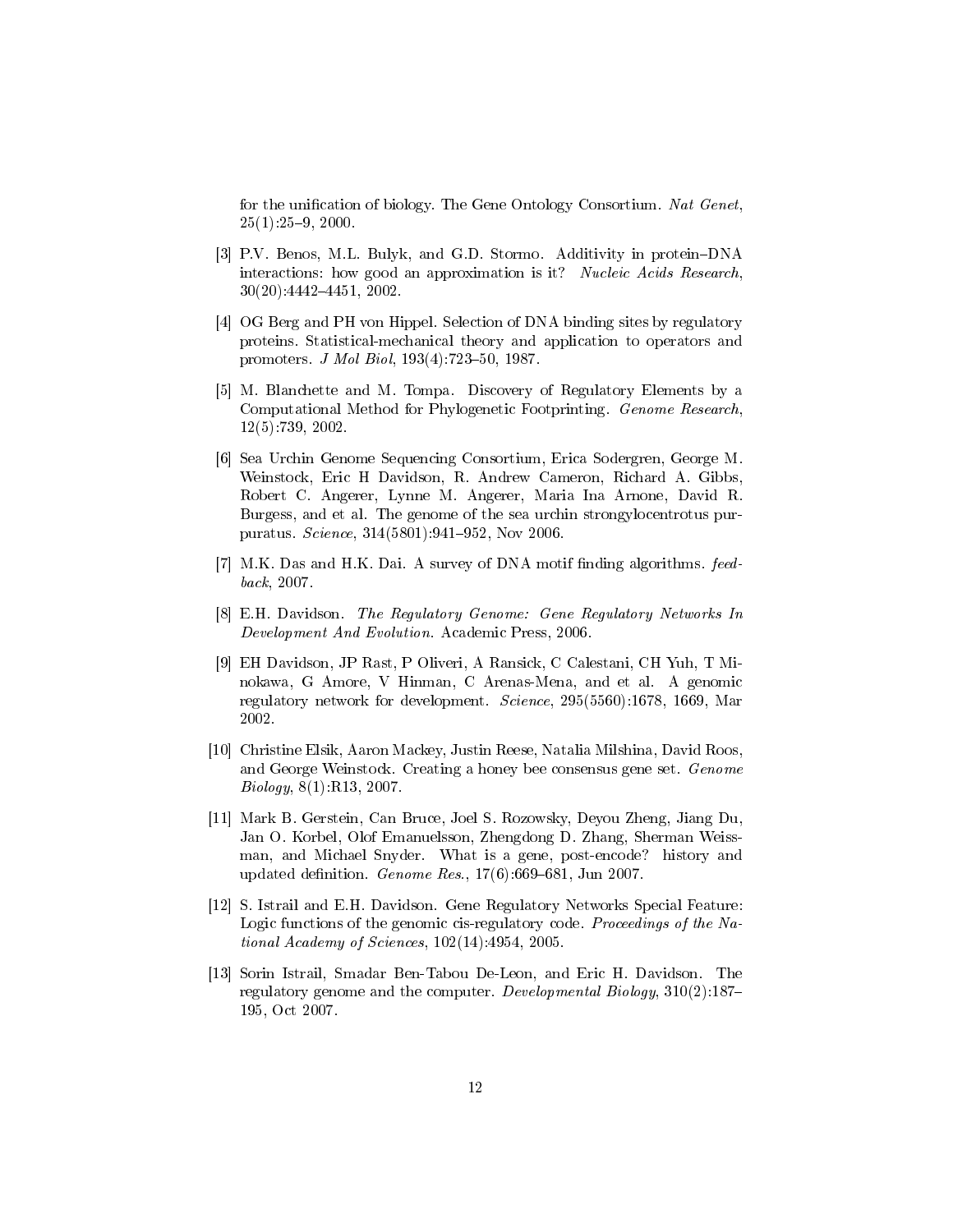- [14] CE Lawrence, SF Altschul, MS Boguski, JS Liu, AF Neuwald, and JC Wootton. Detecting subtle sequence signals: a Gibbs sampling strategy for multiple alignment. *Science*,  $262(5131):208-214$ , 1993.
- [15] N. Li and M. Tompa. Analysis of computational approaches for motif discovery. Algorithms for Molecular Biology, 1(8), 2006.
- [16] Carolina B Livi and Eric H Davidson. Regulation of spblimp1/krox1a, an alternatively transcribed isoform expressed in midgut and hindgut of the sea urchin gastrula. Gene Expression Patterns: GEP,  $7(1-2):1-7$ , Jan 2007. PMID: 16798107.
- [17] Takuya Minokawa, Athula H Wikramanayake, and Eric H Davidson. cisregulatory inputs of the wnt8 gene in the sea urchin endomesoderm network. *Developmental Biology*, 288(2):545-58, Dec 2005. PMID: 16289024.
- [18] P.A. Pevzner and S.H. Sze. Combinatorial approaches to finding subtle signals in DNA sequences. Proceedings of the Eighth International Conference on Intelligent Systems for Molecular Biology, 8:269–278, 2000.
- [19] A. Ransick and E.H. Davidson. cis-regulatory processing of Notch signaling input to the sea urchin glial cells missing gene during mesoderm specification. Developmental Biology,  $297(2)$ :587-602, 2006.
- [20] Manoj P. Samanta, Waraporn Tongprasit, Sorin Istrail, R. Andrew Cameron, Qiang Tu, Eric H. Davidson, and Viktor Stolc. The transcriptome of the sea urchin embryo. Science,  $314(5801):960-962$ , Nov 2006.
- [21] G.D. Stormo. DNA binding sites: representation and discovery. Bioinfor $matics, 16(1):16–23, 2000.$
- [22] M. Tompa, N. Li, T.L. Bailey, G.M. Church, B. De Moor, E. Eskin, A.V. Favorov, M.C. Frith, Y. Fu, W.J. Kent, et al. Assessing computational tools for the discovery of transcription factor binding sites. Nature Biotechnology, 23:137144, 2005.
- [23] Wyeth W. Wasserman and Albin Sandelin. Applied bioinformatics for the identification of regulatory elements. Nat Rev Genet,  $5(4):276-287$ , Apr 2004.
- [24] C. H. Yuh, H. Bolouri, and E. H. Davidson. Genomic cis-regulatory logic: experimental and computational analysis of a sea urchin gene. Science, 279(5358):1896–1902, March 1998.
- [25] CH Yuh, H. Bolouri, and EH Davidson. Cis-regulatory logic in the endo16 gene: switching from a specification to a differentiation mode of control.  $Development, 128(5): 617-629, 2001.$
- [26] CH Yuh and EH Davidson. Modular cis-regulatory organization of endo16, a gut-specific gene of the sea urchin embryo. Development,  $122(4):1069-$ 1082, Apr 1996.